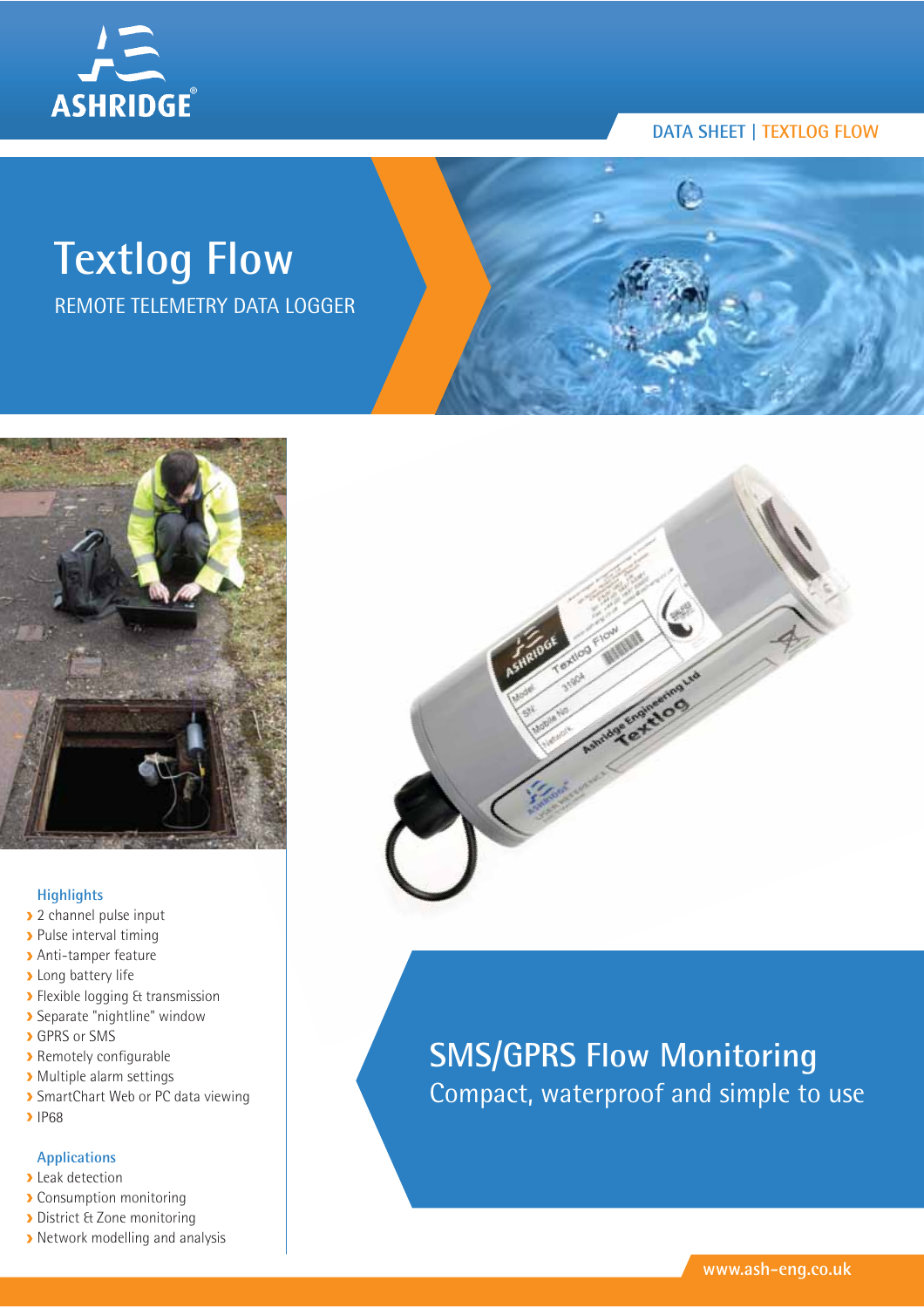

## **Textlog Flow** EFFICIENT, RELIABLE DATA LOGGER



Textlog is Ashridge's range of portable, remote telemetry data loggers, which automatically transmit data and alarms by SMS or GPRS. Compact in size, Textlog is lightweight and quick and easy to install; making it the ideal logger for a wide variety of applications from domestic to highly industrial uses.

**Textlog Flow** is a single or dual channel model for monitoring, capturing and transmitting water pipeline flow data. With flexible logging from 1 second to 24 hours, frequent data transmission and pulse interval timing options, the logger provides comprehensive and specific data for monitoring and analysis.

Textlog Flow also features a long battery life, an anti tamper option and a separate windowed schedule - ideal for nightline leakage analysis and detection. Textlog's versatile alarms can be directed to a mobile phone as well as a host PC to allow engineers immediate access to alarm information.

Flow data and alarms can be transmitted directly to a host PC and viewed using Ashridge's SmartChart PC graphical viewing software. Alternatively, data can be viewed using SmartChart Web: Ashridge's hosted graphical viewing platform, allowing fast access to data from any location.

#### **FEATURES AND BENEFITS**

|                          | Feature / function                                                                      | <b>Benefits</b>                                                                                                                                                                                                                                                                                            |
|--------------------------|-----------------------------------------------------------------------------------------|------------------------------------------------------------------------------------------------------------------------------------------------------------------------------------------------------------------------------------------------------------------------------------------------------------|
| <b>Power</b>             | Up to 10 years                                                                          | Long battery life, based on usage.<br>Additional external battery pack available                                                                                                                                                                                                                           |
| <b>Memory</b>            | Large memory                                                                            | 4MB<br>80, 000 readings in cyclic                                                                                                                                                                                                                                                                          |
| <b>Graphical viewing</b> | Easy to view data                                                                       | Using SmartChart® Web or SmartChart® PC software<br>(provided with logger)                                                                                                                                                                                                                                 |
| Logging                  | From 1 second                                                                           | Providing flexibility and custom solutions                                                                                                                                                                                                                                                                 |
| <b>Data Transmission</b> | From 15 minutes                                                                         | Providing fast, reliable data                                                                                                                                                                                                                                                                              |
| Environmental            | <b>IP68</b><br>Portable                                                                 | Waterproof and submersible<br>Textlog can be reused across your network                                                                                                                                                                                                                                    |
| <b>Data</b>              | SMS/GPRS                                                                                | Option to supply own SIM card. Roaming SIM option also available                                                                                                                                                                                                                                           |
| <b>Analysis</b>          | <b>Fastline function</b><br>Nightline window<br>Listen windows<br>Remotely configurable | Providing historical data to enable further analysis<br>Providing an additional schedule for higher frequency logging<br>and leak detection<br>Allowing reconfiguration outside of "normal" transmit schedule<br>Allowing settings and firmware to be updated remotely, removing<br>the need to visit site |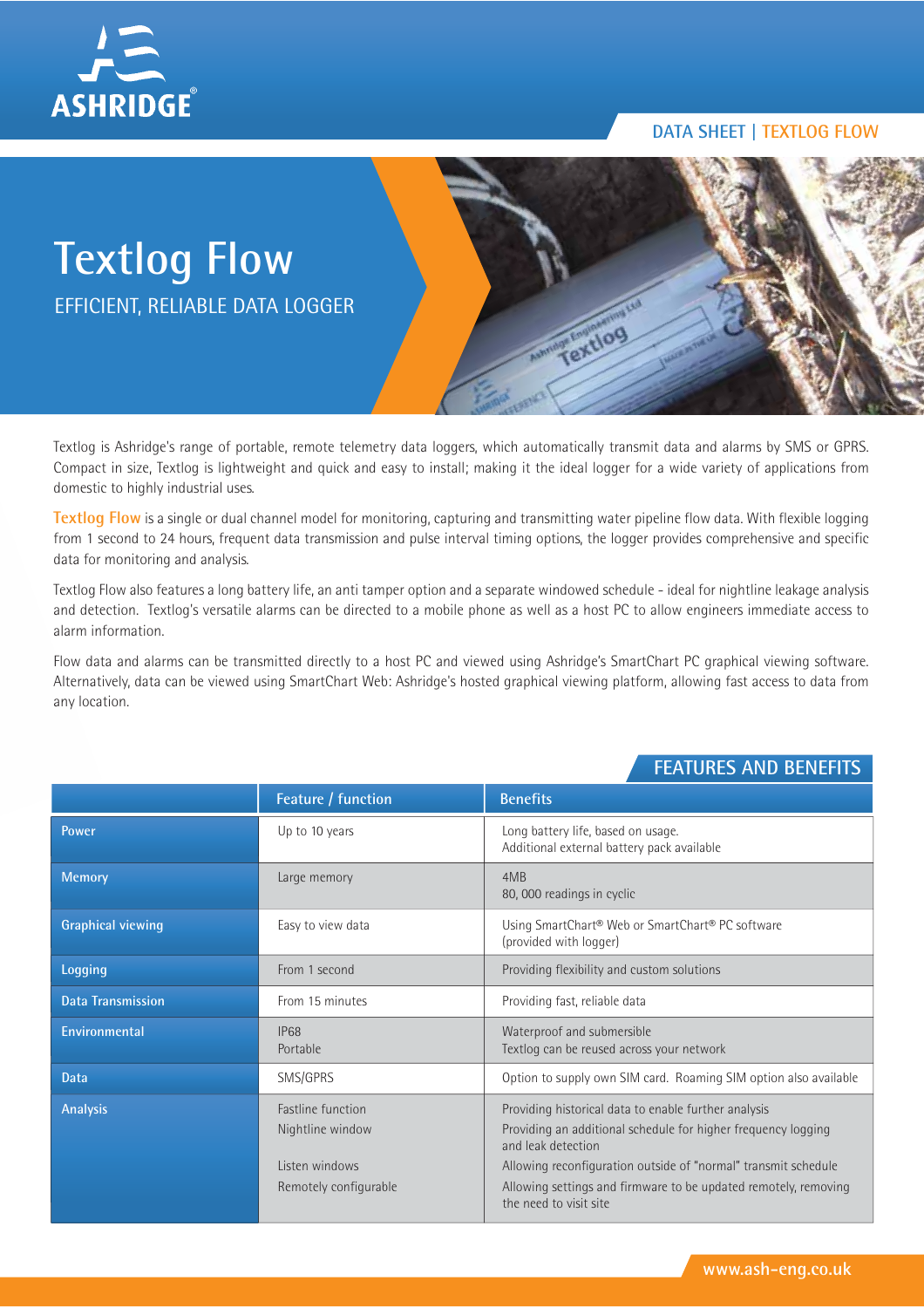



**SmartChart® PC**

An upgrade to SmartChart® Pro is available, providing

#### **SmartChart® Web Option**

SmartChart® Web is Ashridge Engineering's hosted data service, providing a platform for viewing and analysing data with all Ashridge data logging products.

SmartChart® Web features a comprehensive suite of options, and enables fast and reliable data to numerous users without geographical and other complex infrastructure restrictions.